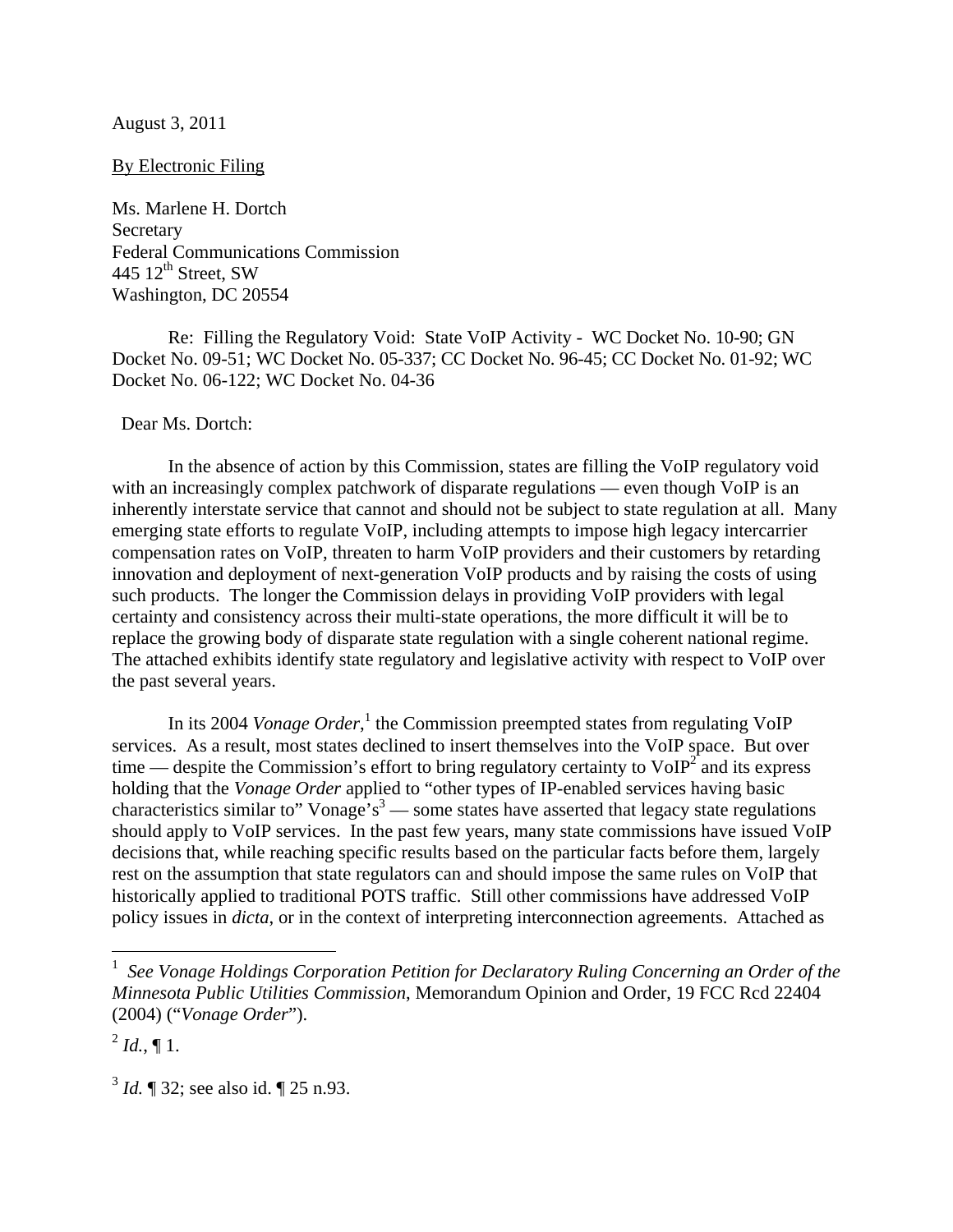Exhibit A is a chart that identifies state commission actions addressing VoIP in recent years. Carriers — especially cable VoIP providers — continue to file complaints regarding VoIP compensation with state commissions where they perceive the ability to gain regulatory advantages.<sup>4</sup>

Meanwhile, many state legislatures (although still a minority) have acknowledged the consumer harm caused by imposing legacy regulation on new technologies such as VoIP. Many have passed laws confirming that their commissions may not regulate VoIP services. Attached as Exhibit B is a chart identifying state legislative actions with respect to VoIP over the last several years. But the scope of those "VoIP Freedom" statutes varies, and each is subject to its own interpretation by the state's commission and court system. Even where state legislatures have acknowledged the consumer benefits of not burdening VoIP providers with legacy regulation, state commissions have inserted themselves into VoIP compensation disputes. For example, parties in a complaint case before the Pennsylvania Public Utility Commission are currently litigating whether Pennsylvania's "Voice-Over-Internet Protocol Freedom Act"<sup>5</sup> prevents the Pennsylvania commission from adjudicating a complaint by a cable VoIP provider seeking to apply its intrastate switched access charges to traffic terminated to customers of its VoIP services.<sup>6</sup> There is a similar dispute in Florida over whether the state's VoIP exemption statute applies to compensation issues.<sup>7</sup>

5 73 Penn. Stat. § 2251.1 *et seq*. The Pennsylvania legislature found that VoIP provides consumers with "more choice…than at any other time" and that "[t]he economic benefits, including consumer choice, new jobs and significant capital investment, will be jeopardized and competition minimized by the imposition of traditional State entry and rate regulation on voiceover-Internet protocol and Internet protocol-enabled services." *See* 73 Penn. Stat. § 2251.2.

 4 *See, e.g.*, Complaint of Cox California Telcom, LLC (U-5684-C) For Breach of Interconnection Agreements and Violation of Cox Tariffs, *Cox California Telcom, LLC (U-5684-C) v. Verizon California, Inc. et al*, Docket No. C.11-05-012 (Cal. Pub. Utils. Comm'n filed May 9, 2011); Complaint, *Complaint against Verizon Florida, LLC et al. for failure to pay intrastate access charges for the origination and termination of intrastate interexchange telecommunications service, by Bright House Networks Information Services (Florida), LLC*, Docket No. 110056-TP (Fla. Pub. Serv. Comm'n filed Feb. 22, 2011); Amended Complaint, *VAYA Telecom, Inc.( U7122C) v. Pacific Bell Tel. Co. d/b/a AT&T California (U1001C)*, Docket No. C. 10-12-001 (Cal. Pub. Utils. Comm'n filed Jan. 18, 2011); Formal Complaint of Armstrong Telecomms., Inc., *Armstrong Telecomms. Inc. v. Verizon Pennsylvania Inc. et al.*, Docket Nos. C-2010-2216205, 2216311, 2216325, & 2216293 (Penn. Pub. Util. Comm'n filed Dec. 16, 2010); Complaint, *Complaint of Midcontinent Commc'ns, Knology of the Plains, Inc.*, *and Knology of the Black Hills, LLC, Against MCI Commc'ns Servs.*, *Inc. d/b/a Verizon Bus. Servs. for Unpaid Access Charges*, Docket No. TC10-096 (S.D. Pub. Utils. Comm'n filed Oct. 27, 2010).

<sup>&</sup>lt;sup>6</sup> A Pennsylvania administrative law judge recently denied a motion to dismiss or stay the VoIP provider's complaint, finding that factual development is needed to assess whether the Pennsylvania commission has authority to adjudicate it. *See* Order Denying Motion to Dismiss or Stay and Motion for Partial Summary Judgment, *Armstrong Telecomms., Inc. v. Verizon*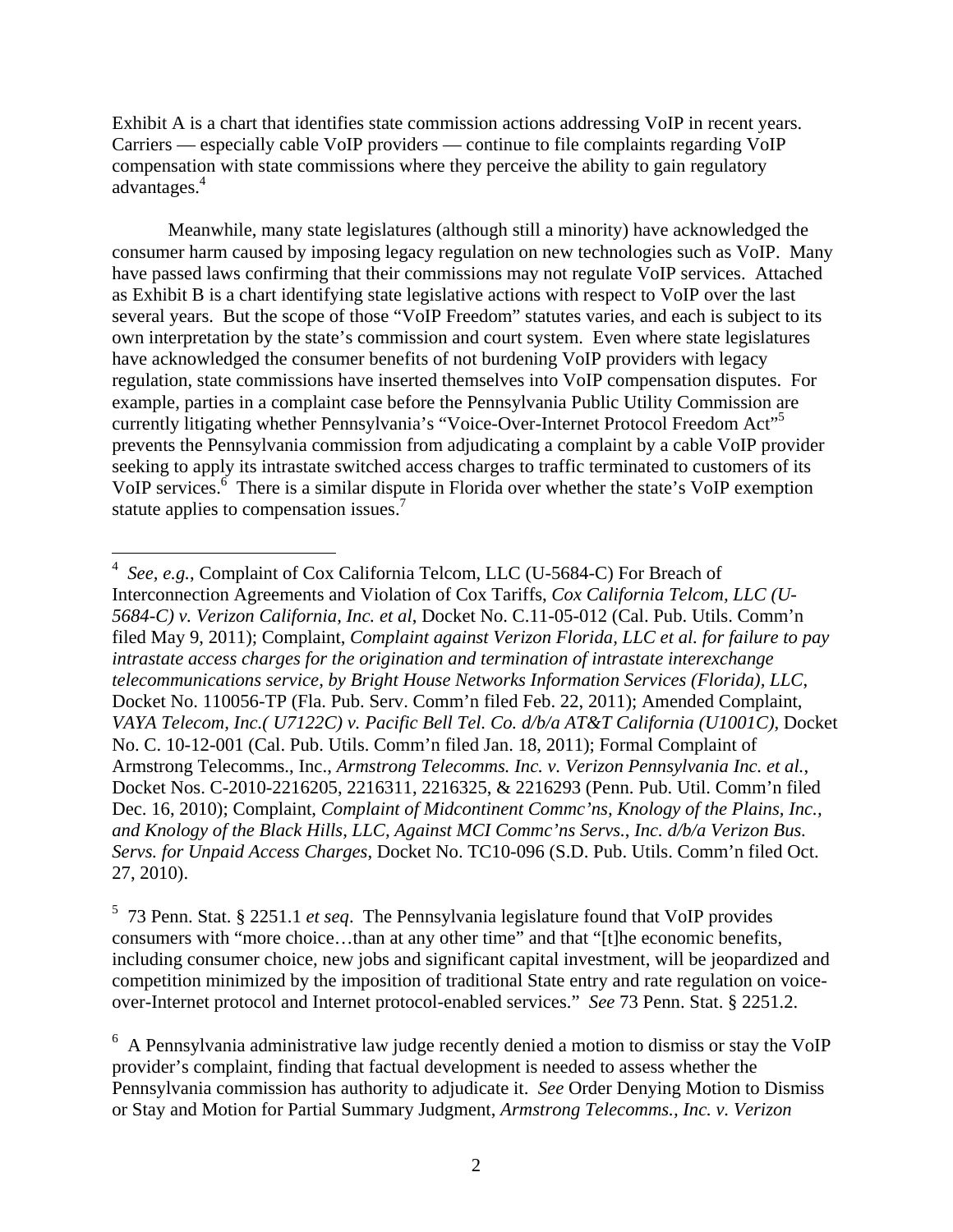And although most state legislatures that have addressed VoIP have sought to ensure that their state regulators do not regulate it, some purport to *empower* state regulators to make VoIP compensation determinations in certain contexts. For example, the Wisconsin legislature recently passed a law *requiring* the Public Service Commission of Wisconsin to impose the state's legacy compensation regime (which includes substantial intrastate switched access rates that are in many cases insulated from commission review under the same new law) on interconnected VoIP. $8$  Elsewhere there is ambiguity about what state law purports to permit or require the state commission to do with respect to VoIP compensation.<sup>9</sup>

The upshot is that states are filling the regulatory void surrounding VoIP in varying, often ambiguous, and largely unhelpful ways — ways in many cases at odds with the "policy of the United States" to promote "the continued development of the Internet and other interactive computer services" and to "preserve the vibrant and competitive free market that presently exists for the Internet and other interactive computer services, unfettered by Federal or State regulation."10 They also conflict with several federal courts' determinations and with what this Commission may ultimately determine is an appropriate comprehensive national regime.

Imposing even *one* state's regulation — much less 50 or more different sets of regulations — on any-distance, multi-function VoIP services would conflict with the strong federal policies favoring the introduction of innovative services. The Commission has authority to establish a uniform regime for VoIP traffic because, *inter alia*, VoIP services are inherently interstate in nature and should be subject to a single set of rules.<sup>11</sup> Recent Supreme Court and court of appeals decisions confirm that the Commission can (and should) ensure that state

*Pennsylvania Inc. et al.*, Docket No. C-2010-2216205 (Penn. Pub. Util. Comm'n issued July 18, 2011), at 10-11. The ALJ also declined to stay the state proceeding based on its finding that the FCC's resolution of VoIP compensation issues "has not happened, yet, and it may never happen." *Id.* at 10.

 $\overline{a}$ 

7 *See* Opposition to Motion to Dismiss or Stay Complaint, *Bright House v. Verizon Florida* (filed Mar. 21, 2011).

8 *See* Wis. Stats. § 196.206(3) (2011 Wisconsin Act 22 became effective on June 9, 2011).

<sup>9</sup> For example, the Missouri statute states that interconnected VoIP service is "subject to appropriate exchange access charges" without specifying what those "appropriate" charges are. *See* Mo. Rev. Stat. § 392.550(2). The validity of the statute is currently under challenge in federal court. *Global Crossing Local Servs., Inc. v. Missouri Pub. Serv. Comm'n, et al*., Civ. Action No. 4:11-CV-00315 (E.D. Mo. filed Feb. 18, 2011).

10 47 U.S.C. § 230(b)(1)-(2); *see also* 47 U.S.C. § 1302 (codifying § 706 of the Act).

11 *See*, *e.g.*, Comments of Verizon and Verizon Wireless, *Connect America Fund, et al*., WC Docket No. 10-90 *et al*., at 5-34 (Apr. 1, 2011). An additional independent basis supporting a federal VoIP regime is the fact that VoIP is properly classified as an information service. *Id.*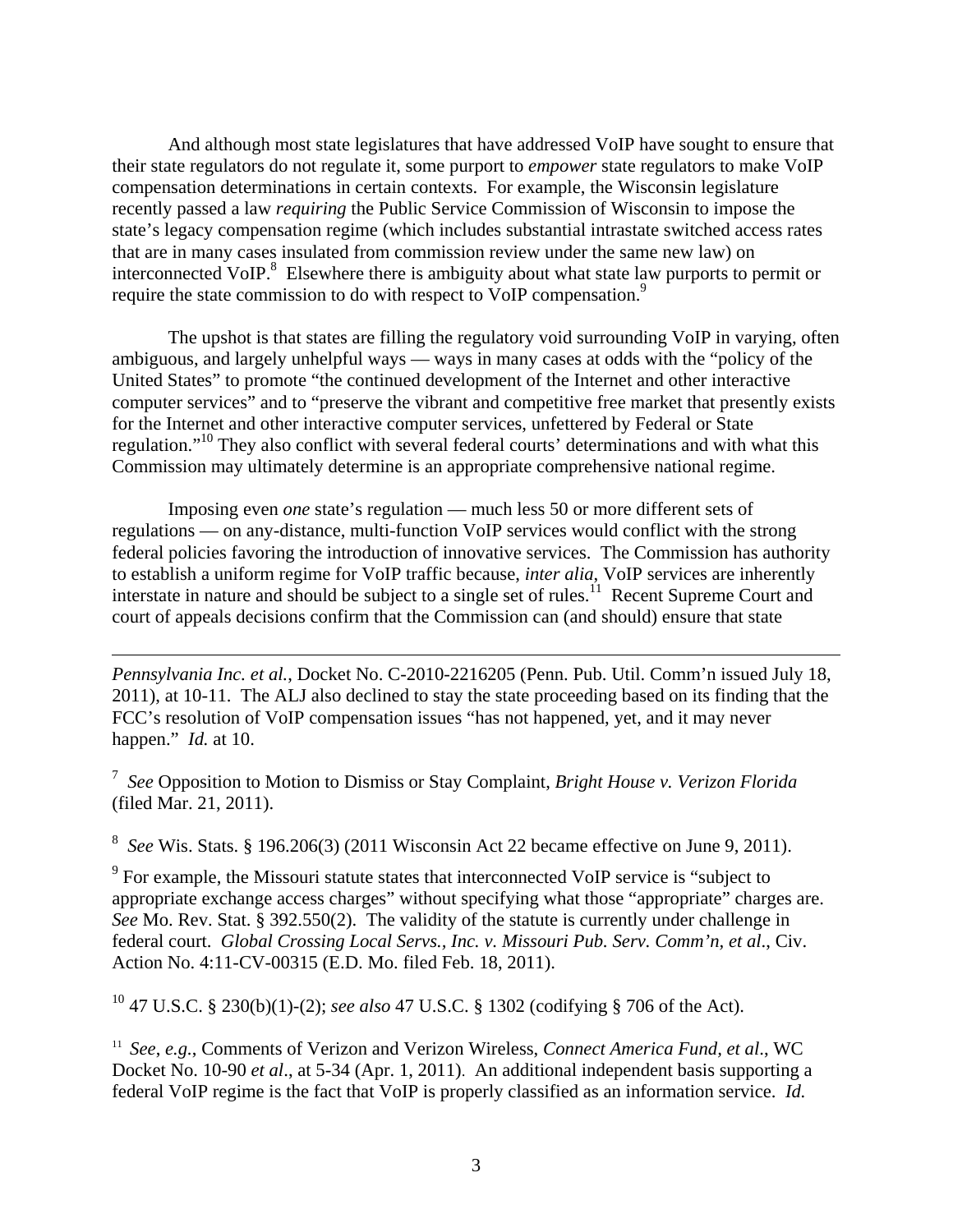regulations do not obstruct the Commission's longstanding policy goal of promoting investment in, and deployment of, innovative services including advanced broadband networks.<sup>12</sup> Against that backdrop, there is no reason for the Commission not to act promptly to establish a uniform VoIP framework that is pro-consumer and pro-innovation.

Very truly yours,







**Information Technology Industry Council** Leading Policy for the Innovation Economy





 $\overline{a}$ <sup>12</sup> *See, e.g.*, *AT&T Mobility LLC v. Concepcion*, 131 S. Ct. 1740, 1753 (2011) (internal citation omitted) (the "liberal federal policy" in favor of arbitration could preempt even general provisions of state law where such law "stands as an obstacle to the accomplishment and execution of the full purposes and objectives" of a federal policy); *Farina v. Nokia Inc.*, 625 F.3d 97, 123-26 (3d Cir. 2010) ("[w]hen Congress charges an agency with balancing competing objectives, it intends the agency to use its reasoned judgment to weigh the relevant considerations and determine how best to prioritize between these objectives"; allowing state law "to impose a different standard permits a re-balancing of those considerations" in conflict with the federal policy); *see also Whistler Invs., Inc. v. Depository Trust and Clearing Corp.*, 539 F.3d 1159 (9th Cir. 2008) (state common-law claims conflicted with the federal policy in favor of uniform, national regulation of clearing and settling securities transactions).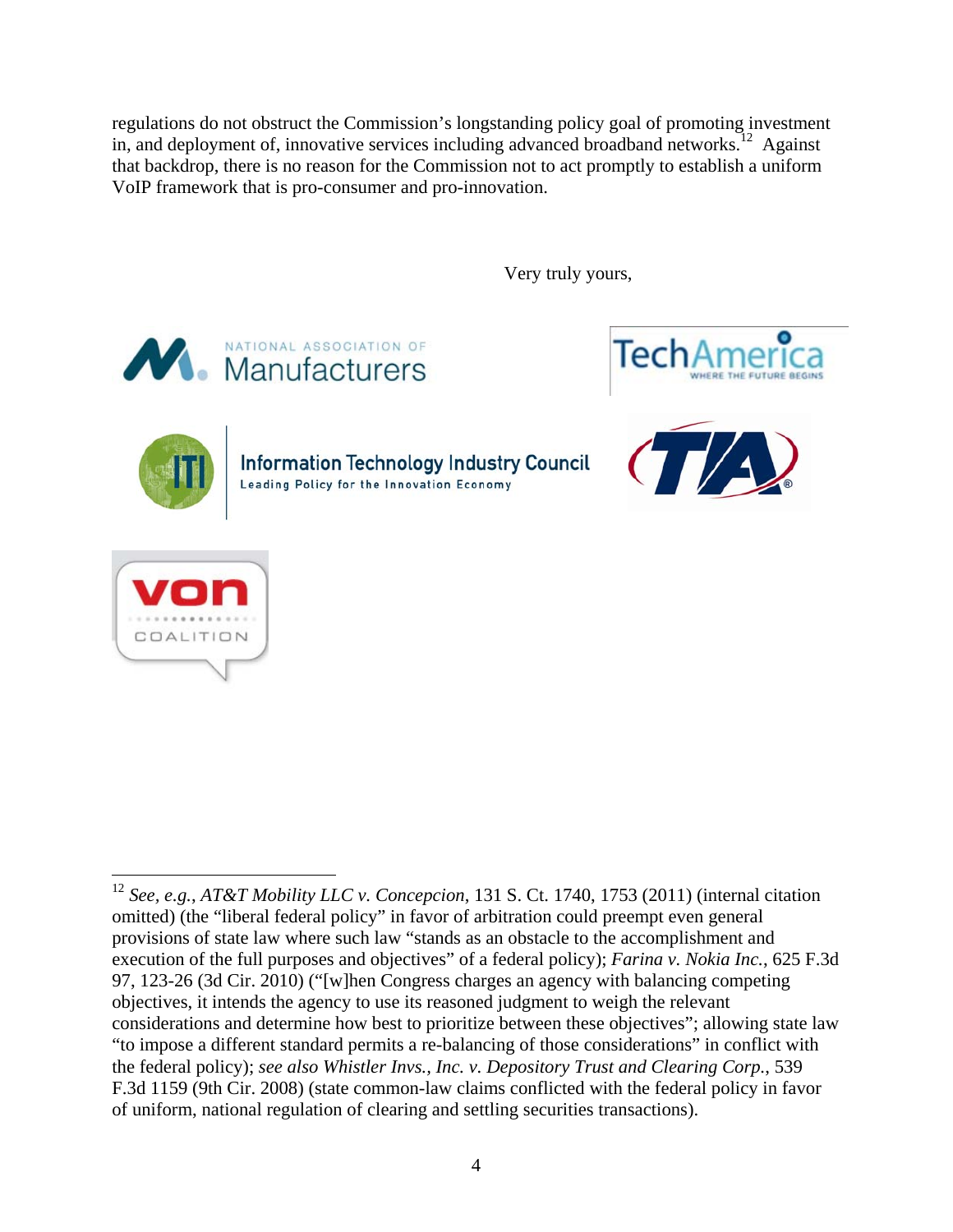### **Exhibit A**

### **State Commission VoIP Decisions**

**Notes:** This table does not include state commission decisions limited to E911 issues or assessments for state universal service, TRS or other funding purposes. Most, but not all, of the decisions below involve VoIP compensation. Many do not broadly constitute VoIP precedent because of the nature their specific factual holdings or procedural postures, negotiated contractual language affecting the treatment of VoIP, or other factors.

| <b>State</b> | <b>Decision</b>                                                                                                                                                                                                                                                                                                                                                                                                                                         |  |
|--------------|---------------------------------------------------------------------------------------------------------------------------------------------------------------------------------------------------------------------------------------------------------------------------------------------------------------------------------------------------------------------------------------------------------------------------------------------------------|--|
| CA           | Order Denying Request for Immediate Stay and the Rehearing of Decision (D.) 07-<br>06-044, Cox California, LLC (U-5684-C) vs. Global NAPs California Inc. (U-6449-<br>C), Decision 07-09-050; Case 06-04-026, 2007 Cal. PUC LEXIS 503 (Cal. Pub. Utils.<br>Comm'n Sept. 20, 2007)                                                                                                                                                                       |  |
| <b>GA</b>    | Order Adopting in Part and Modifying in Part the Hearing Officer's Initial Decision,<br>Request for Expedited Declaratory Ruling as to the Applicability of the Intrastate<br>Access Tariffs of Blue Ridge Tel. Co. et al. to the Traffic Delivered to Them by Global<br>NAPs, Inc., Docket No. 21905 (Ga. Pub. Utils. Comm'n July 29, 2009)                                                                                                            |  |
|              | Order, Sprint Commc'ns. Co. v. Iowa Telecomms. Servs., Docket No. FCU-2010-0001<br>(Iowa Util. Bd. Feb. 4, 2011), appeal docketed, Sprint Commc'ns. Co. v. Berntsen et<br>al., Case No. 11-cv-183 (S.D. Iowa Apr. 25, 2011)                                                                                                                                                                                                                             |  |
| IA           | Order on Motions to Dismiss, Finding Violations and Providing Notice of Possible<br>Civil Penalties, MCC Telephony of Iowa, LLC, and MCC Iowa LLC v. Capitol<br>Infrastructure LLC d/b/a Connexion Technologies and Broadstar, LLC d/b/a<br>Primecast, Docket No. FCU-2010-0015 (Iowa Util. Bd. Mar. 30, 2011)                                                                                                                                          |  |
| <b>KS</b>    | Order Adopting Arbitrator's Determination of Unresolved Interconnection Agreement<br>Issues Between AT&T and Global Crossing, Petition of Southwestern Bell Tel. Co.,<br>Docket No. 10-SWBT-419-ARB (Kan. Corp. Comm'n Aug. 13, 2010)                                                                                                                                                                                                                   |  |
| <b>ME</b>    | Order, Pub. Utils. Comm'n Investigation into Whether Providers of Time Warner<br>"Digital Phone" Serv. and Comcast "Digital Voice" Serv. Must Obtain Certificate of<br>Pub. Convenience and Necessity to Offer Tel. Serv., Docket No. 2008-421 (Me. Pub.<br>Utils. Comm'n Oct. 27, 2010) (voided through legislation, "An Act To Ensure<br>Regulatory Parity among Telecommunications Providers," LD 1466, HP 1075, signed<br>into law June $9, 2011$ ) |  |
| <b>MO</b>    | Decision, Sw. Bell Tel. Co. d/b/a AT&T Mo. for Compulsory Arbitration of<br>Unresolved Issues for an Interconnection Agreement with Global Crossing Local<br>Servs., Inc. and Global Crossing Telemanagement, File No. IO-2011-0057 (Mo. Pub.<br>Serv. Comm'n Dec. 15, 2010)                                                                                                                                                                            |  |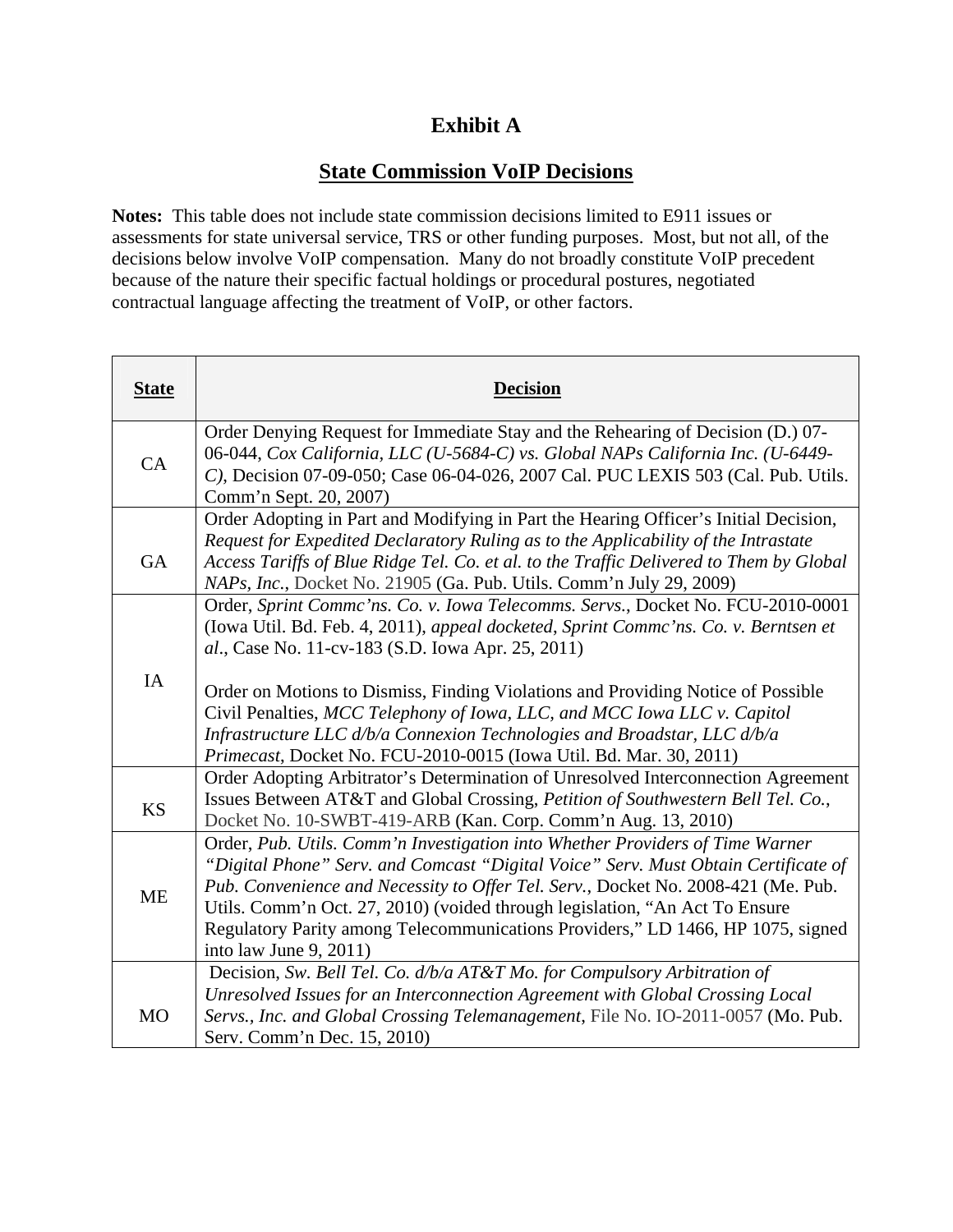|           | Order Addressing Petition for Authority to Block the Termination of Traffic from          |
|-----------|-------------------------------------------------------------------------------------------|
|           | Global NAPs Inc., Hollis Tel., Inc., Kearsage Tel. Co., Merrimack County Tel. Co.,        |
| <b>NH</b> | and Wilton Tel. Co., DT 08-028, Order No. 25,043 (N.H. Pub. Utils. Comm'n Nov.            |
|           | 10, 2009)                                                                                 |
|           | Order Directing Negotiation, <i>Complaint of TVC Albany, Inc. d/b/a Tech Valley</i>       |
| NY        | Comme'ns Against Global NAPs Inc. for Failure to Pay Intrastate Access Charges,           |
|           | Case No. 07-C-0059 (N.Y. Pub. Serv. Comm'n Mar. 20, 2008)                                 |
|           | Opinion and Order, Palmerton Tel. Co. v. Global NAPs South, Docket No. C-2009-            |
| PA        | 2093336 (Pa. Pub. Util. Comm'n Mar. 16, 2010)                                             |
|           | Arbitration Award, Petition of UTEX Commc'ns. Corp. for Arbitration Pursuant to           |
|           | Section 252(b) of the Fed. Telecomm. Act and PURA for Rates, Terms, and                   |
| <b>TX</b> | Conditions of Interconnection Agreement with Sw. Bell Tel. Co., Docket No. 26831          |
|           | (Pub. Util. Comm'n of Tex. Jan. 27, 2011)                                                 |
| <b>VT</b> | Order Re Phase I, Investigation into regulation of Voice over Internet Protocol           |
|           | ("VoIP") servs., Docket No. 7316 (Vt. Pub. Serv. Bd. Oct. 28, 2010)                       |
|           | Final Decision, Application of Time Warner Cable Info. Servs., LLC to Expand              |
|           | Certification as an Alternative Telecomms. Util., Docket No. 5911-NC-101 (Pub.            |
|           | Serv. Comm'n of Wis. May 9, 2008)                                                         |
| WI        |                                                                                           |
|           | Final Decision, <i>Petition of AT&amp;T Wis. for Declaratory Ruling that Its "U-verse</i> |
|           | Voice" Serv. is Subject to Exclusive Fed. Jurisdiction, Docket No. 6720-DR-101            |
|           | (Pub. Serv. Comm'n of Wis. Sept. 24, 2010)                                                |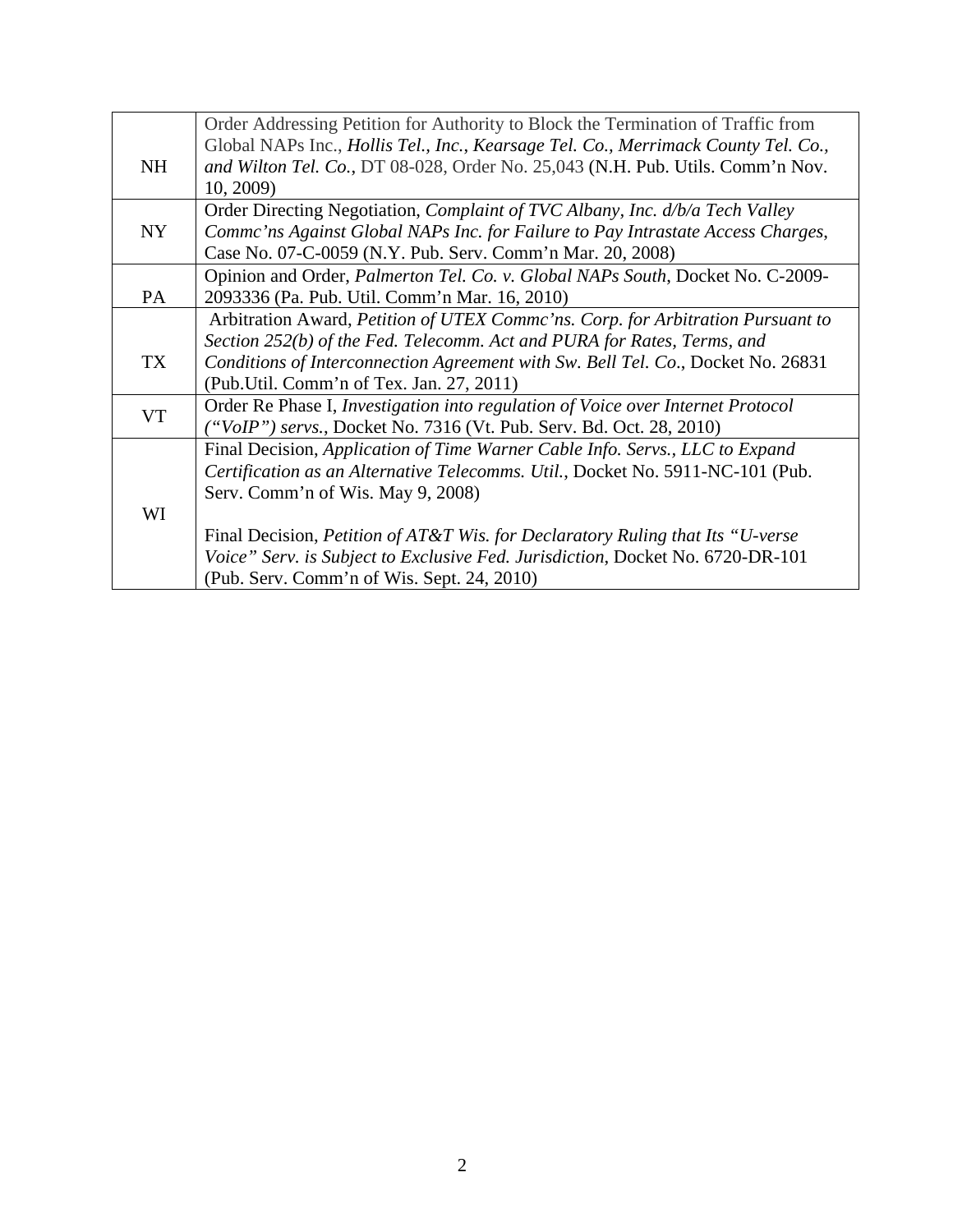# **Exhibit B**

## **Statutes Regarding State Regulation of VoIP**

**Note:** This table does not include state activity regarding E911 issues or assessments of VoIP providers for state universal service, TRS or other funding purposes.

| <b>State</b> | <b>Effective Date(s)</b> | <b>Code and Legislative Citations</b>              |
|--------------|--------------------------|----------------------------------------------------|
| AL           |                          | Ala. Code § 37-2A-4(a) (2011)                      |
|              | May 8, 2009              | Ala. SB 373, 2009 Ala. Acts 461                    |
|              | May 5, 2005              | Ala. SB 114, 2005 Ala. Acts 110                    |
| DE           |                          | 26 Del. C. 26 § 202(i)                             |
|              | May 23, 2007             | Del. SB 53<br>76 Del. Laws 29                      |
| DC           |                          | D.C. Code §§ 34-403, 34-2001, 34-2003 & 34-2006    |
|              |                          | 55 DCR 6970 (June 27, 2008)                        |
|              | June 5, 2008             | D.C. Law 17-165                                    |
| ${\rm FL}$   |                          | 27 Fla. Stat. 364.011                              |
|              | June 2, 2005             | S. 1322                                            |
| <b>GA</b>    |                          | Ga. Code Ann. § 46-5-222                           |
|              | Apr. 28, 2006            | 2006 Ga. Act 653 (enacted)<br>SB 120 (2005)        |
| IL           |                          | 220 Ill. Comp. Stat. Ann. 5/13-401.1; id. 5/13-804 |
|              | June 15, 2010            | PA 96-927 § 99<br><i>Id.</i> § 10<br>SB 107        |
| IN           | Mar. 30, 2007            | Ind. Code $\S$ 8-1-2.6-1.1                         |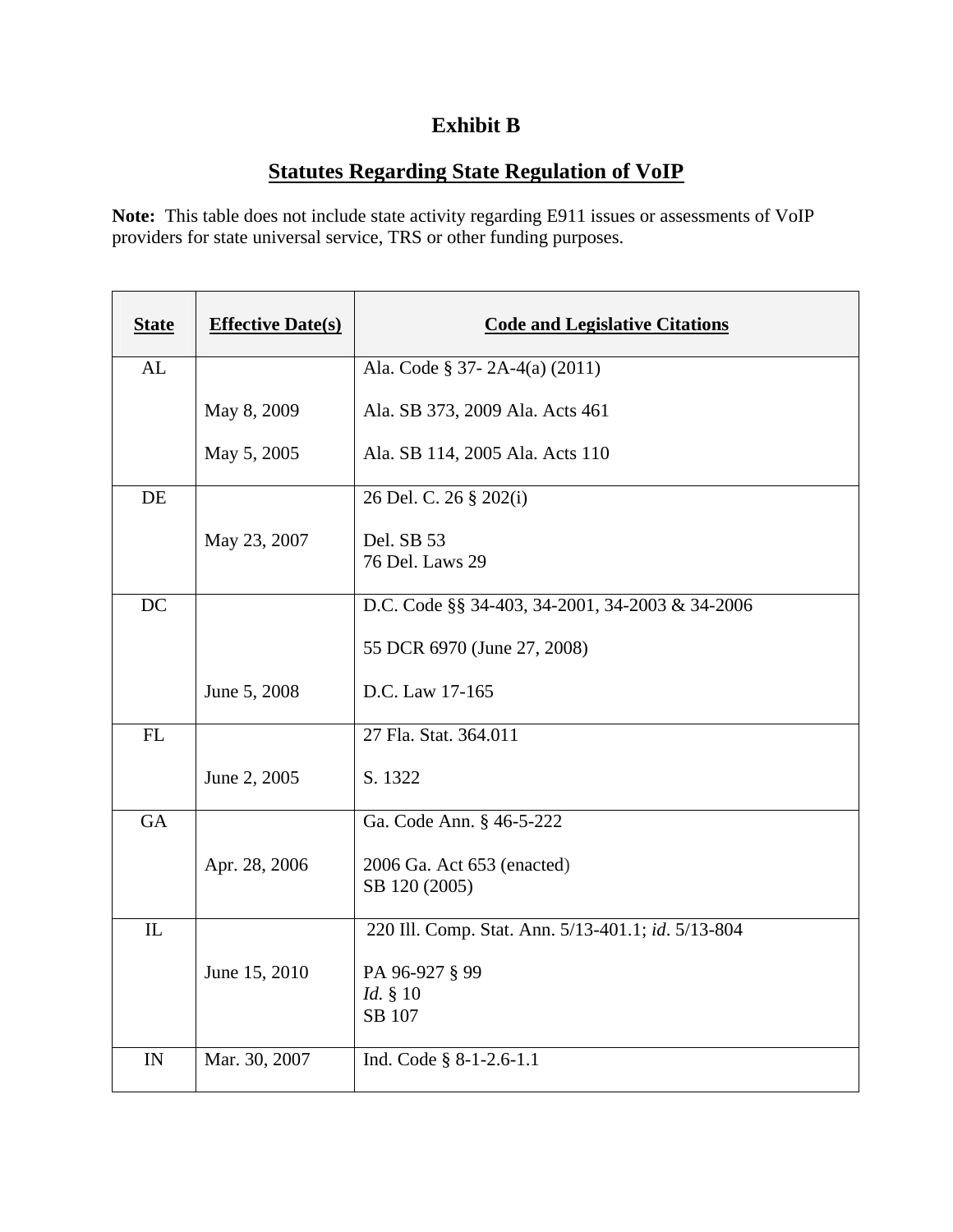| <b>State</b> | <b>Effective Date(s)</b> | <b>Code and Legislative Citations</b>                                              |
|--------------|--------------------------|------------------------------------------------------------------------------------|
| KY           |                          | Ky. Rev. Stat.§ 278.010 (13) & (32)                                                |
|              | July 12, 2006            | HB 337                                                                             |
| <b>ME</b>    | June 9, 2011             | Resolve No. 2011-69<br>LD 1466                                                     |
| MA           | July 1, 2010             | Mass. Gen. Laws Ann. ch. 25C, § 6A                                                 |
| <b>MD</b>    |                          | Md. Code Ann.,<br>Pub. Util. Cos., §§ 8-601,<br>8-602                              |
|              | May 17, 2007             | SB 864                                                                             |
| MI           |                          | Mich. Comp. Laws Serv. § 484.2401                                                  |
|              | June 14, 2011            | 2011 Mich. Adv. Legis. Serv. 58; HB 4314                                           |
| <b>MO</b>    |                          | Mo. Rev. Stat. § 386.020(54)(j); see also 386.020 - 392.550                        |
|              | Aug. 28, 2008            | HB 1779                                                                            |
| <b>NJ</b>    |                          | N.J. Stat§§ 48:17-32 through 48:17-34                                              |
|              | Oct. 26, 2007            | Assembly Bill 4339                                                                 |
| <b>OH</b>    | 11/04/05                 | Ohio Revised Code,<br>Title 49, section 4905.042.                                  |
|              | Sept. 13, 2010           | SB 162                                                                             |
| PA           |                          | Voice-Over-Internet Protocol Freedom Act (2008); 73 P.S. §<br>2251.1 et seq (2008) |
|              | July 4, 2008             | SB 1000                                                                            |
| RI           |                          | R.I. Gen. Laws 39-28-1 et seq.                                                     |
|              | July 9, 2009             | S.0968                                                                             |